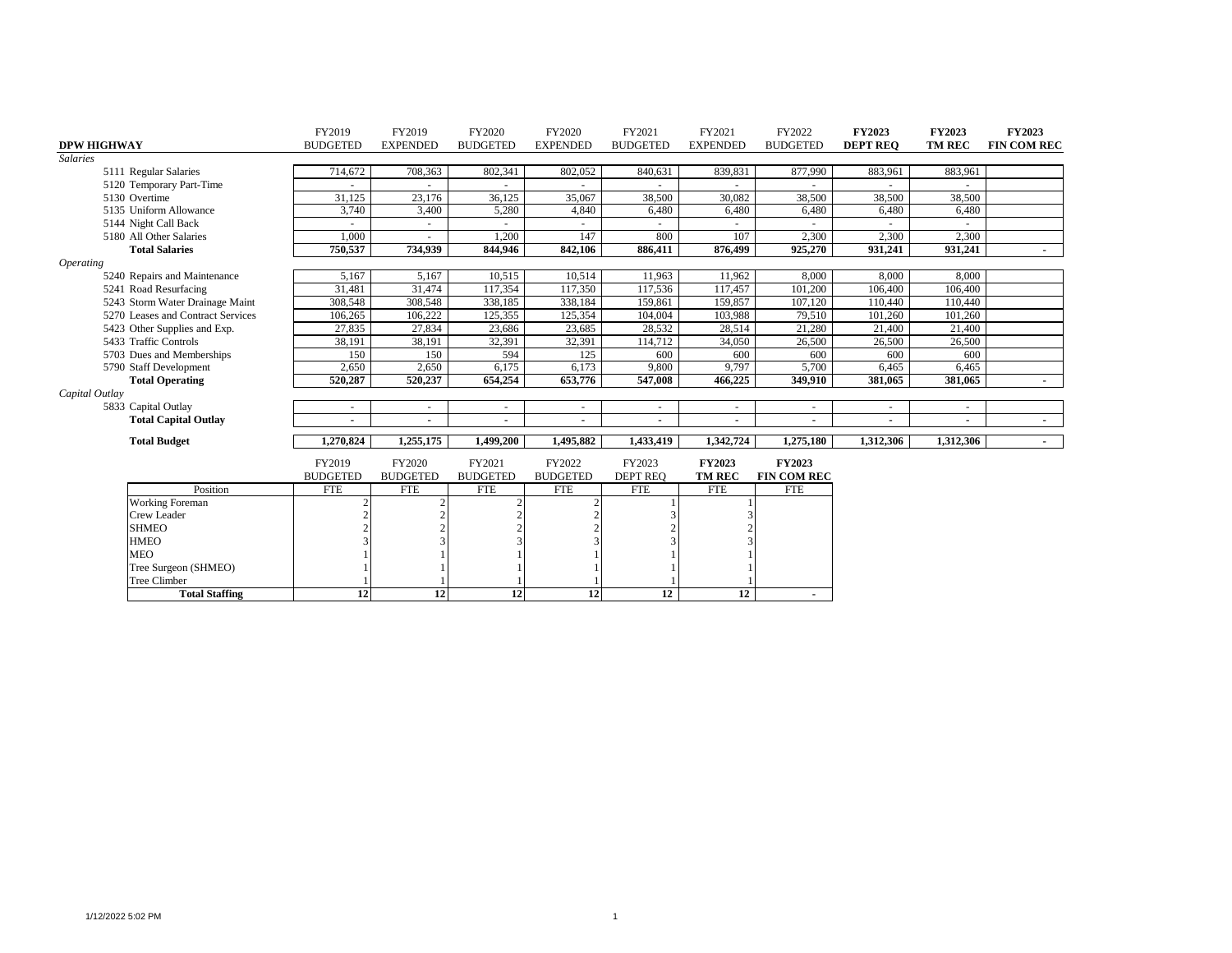| <b>Name</b>                               | <b>Position</b>        | Ann. Date  | Grade           | <b>Step</b>     | <b>Base Salary</b>       | Longevity %              | Longevity \$             | Wage Def.      | <b>Total Salary</b>                                            |
|-------------------------------------------|------------------------|------------|-----------------|-----------------|--------------------------|--------------------------|--------------------------|----------------|----------------------------------------------------------------|
| Ken Chandler                              | <b>Working Foreman</b> | 12/14/1998 | $\overline{4}$  | $\overline{7}$  | 81,639<br>\$             |                          | 2,700                    |                | 84,339                                                         |
| Vacant                                    | Crew-Leader            |            | 3 <sub>b</sub>  | $\overline{7}$  | \$<br>78,067             |                          |                          |                | 78,067                                                         |
| Tim Sronach                               | Crew-Leader            | 11/4/1985  | 3 <sub>b</sub>  | $\overline{7}$  | \$<br>45,540             | \$6,830.00               |                          | 1,835          | 54,205                                                         |
| Vacant                                    | Crew-Leader            |            | 3 <sub>b</sub>  | $7\phantom{.0}$ | \$<br>32,530             |                          |                          |                | 32,530                                                         |
| Mike Deshler                              | Crew-Leader            | 6/5/2006   | 3 <sub>b</sub>  | $\overline{7}$  | \$<br>78,067             |                          | 2,200                    |                | 80,267                                                         |
| <b>Shon Casey</b>                         | <b>SHMEO</b>           | 10/7/2013  | 3a              | $\overline{7}$  | \$<br>74,498             |                          | 1,000                    |                | 75,498                                                         |
| Mike Longo                                | <b>SHMEO</b>           | 9/10/2018  | $\overline{3a}$ | $\overline{7}$  | \$<br>74,498             |                          |                          |                | 74,498                                                         |
| Mark Walsh                                | <b>SHMEO</b>           | 1/4/2016   | 3a              | $\overline{7}$  | \$<br>74,498             |                          | 1,000                    |                | 75,498                                                         |
| John Bozek                                | <b>HMEO</b>            | 8/24/2015  | 3               | $\overline{7}$  | \$<br>72,661             |                          | 1,000                    |                | 73,661                                                         |
| Sean Alfonsi                              | <b>HMEO</b>            | 10/31/2016 | 3               | $\overline{7}$  | \$<br>72,661             |                          | 1,000                    |                | 73,661                                                         |
| Matt Decareau                             | <b>HMEO</b>            | 9/10/2018  | 3               | $\overline{4}$  | \$<br>42,883             |                          |                          |                | 42,883                                                         |
| Matt Decareau                             | Step                   | 3/10/2021  |                 | $\sqrt{5}$      | \$<br>20,455             |                          |                          |                | 20,455                                                         |
| Peter Allard                              | <b>HMEO</b>            | 5/28/2019  | 3               | $\sqrt{2}$      | \$<br>21,202             |                          |                          |                | 21,202                                                         |
| Peter Allard                              | Step                   | 11/28/2020 |                 | 3               | 36,189<br>\$             |                          |                          |                | 36,189                                                         |
| Vacant                                    | <b>MEO</b>             | 12/15/2021 | $\overline{c}$  | $\overline{7}$  | \$<br>61,007             |                          |                          |                | 61,007                                                         |
|                                           |                        |            |                 |                 |                          |                          |                          |                | $\sim$                                                         |
|                                           |                        |            |                 |                 |                          |                          |                          |                | $\overline{\phantom{a}}$                                       |
|                                           |                        |            |                 |                 |                          |                          |                          |                | $\sim$                                                         |
|                                           |                        |            |                 |                 |                          |                          |                          |                |                                                                |
|                                           |                        |            |                 |                 |                          |                          |                          |                |                                                                |
| <b>Total Regular Salaries</b>             |                        |            |                 |                 | 866,396                  | 6,830                    | 8,900                    | 1,835          | 883,961                                                        |
| <b>Temporary Part Time Salaries</b>       |                        |            |                 |                 |                          |                          |                          |                |                                                                |
| Name                                      | <b>Position</b>        | Ann. Date  | Grade           | <b>Step</b>     | <b>Base Salary</b>       | Longevity %              | Longevity \$             | Wage Def.      | <b>Total Salary</b>                                            |
|                                           |                        |            |                 |                 | $\sim$                   |                          |                          |                | $\sim$                                                         |
| <b>Total Temporary Part Time Salaries</b> |                        |            |                 |                 | $\overline{\phantom{a}}$ | $\overline{\phantom{a}}$ | $\overline{\phantom{a}}$ | $\overline{a}$ |                                                                |
|                                           |                        |            |                 |                 |                          |                          |                          |                |                                                                |
| <b>Overtime</b>                           |                        |            |                 |                 |                          |                          |                          |                |                                                                |
| <b>Name</b>                               | <b>Position</b>        |            |                 |                 | <b>Amount</b>            |                          |                          |                | <b>Total Benefit</b>                                           |
|                                           | All Highway Staff      |            |                 |                 | 38,500                   |                          |                          |                |                                                                |
| <b>Total Overtime</b>                     |                        |            |                 |                 | 38,500                   |                          |                          |                |                                                                |
| <b>Uniform Allowance</b>                  |                        |            |                 |                 |                          |                          |                          |                |                                                                |
| <b>Name</b>                               |                        |            |                 |                 |                          |                          |                          |                |                                                                |
|                                           | <b>Position</b>        |            |                 |                 | Amount                   |                          |                          |                | <b>Total Benefit</b>                                           |
|                                           | All Highway Staff      |            |                 | 12              | 540<br>540               |                          |                          |                |                                                                |
| <b>Total Uniform Allowance</b>            |                        |            |                 |                 |                          |                          |                          |                |                                                                |
| <b>Night Call Back</b>                    |                        |            |                 |                 |                          |                          |                          |                |                                                                |
| Name                                      | <b>Position</b>        |            |                 |                 | Amount                   |                          |                          |                | <b>Total Benefit</b>                                           |
| <b>Total Night Call Back</b>              |                        |            |                 |                 |                          |                          |                          |                | 38,500<br>38,500<br>6,480<br>6,480<br>$\overline{\phantom{a}}$ |

#### **FISCAL YEAR 2023 DPW HIGHWAY DEPARTMENT SALARY INFORMATION TOWN MANAGER RECOMMENDED**

# Name **Position Result in the Second Line of Amount Amount Total Benefit** Out of Grade Pay All Highway Staff 700<br>
License Incentive 1,600 1,600 License Incentive 1,600 1,600 **Total All Other Salaries** 2,300 2,300 2,300 2,300 2,300 2,300 2,300 2,300 2,300 2,300 2,300 2,300 2,300 2,300 2,300 2,300 2,300 2,300 2,300 2,300 2,300 2,300 2,300 2,300 2,300 2,300 2,300 2,300 2,300 2,300 2,300 2,300 2,3 **Department Total** 1 931,241

┨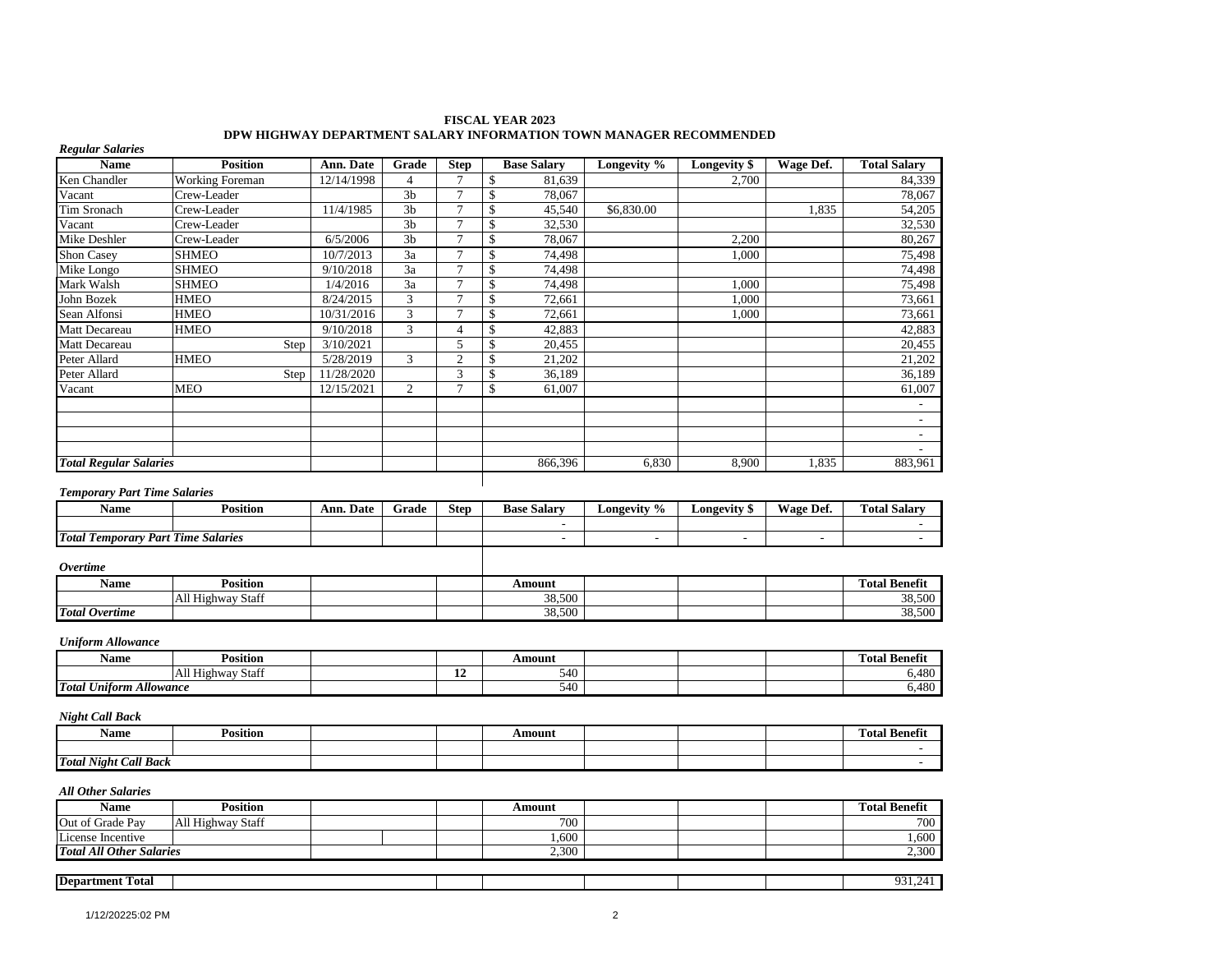### **FISCAL YEAR 2023 DPW HIGHWAY DEPARTMENT SALARY INFORMATION DEPARTMENT REQUEST**

| <b>Regular Salaries</b>                   |                        |            |                |                 |                          |             |                |                          |                      |
|-------------------------------------------|------------------------|------------|----------------|-----------------|--------------------------|-------------|----------------|--------------------------|----------------------|
| <b>Name</b>                               | <b>Position</b>        | Ann. Date  | Grade          | <b>Step</b>     | <b>Base Salary</b>       | Longevity % | Longevity \$   | Wage Def.                | <b>Total Salary</b>  |
| Ken Chandler                              | <b>Working Foreman</b> | 12/14/1998 | $\overline{4}$ | $\tau$          | 81,639<br>\$             |             | 2,700          |                          | 84,339               |
| Vacant                                    | Crew-Leader            |            | 3 <sub>b</sub> | $\overline{7}$  | 78,067<br>\$             |             |                |                          | 78,067               |
| Tim Sronach                               | Crew-Leader            | 11/4/1985  | 3 <sub>b</sub> | $\tau$          | \$<br>45,540             | \$6,830.00  |                | 1,835                    | 54,205               |
| Vacant                                    | Crew-Leader            |            | 3 <sub>b</sub> | 7               | 32,530<br>\$             |             |                |                          | 32,530               |
| Mike Deshler                              | Crew-Leader            | 6/5/2006   | 3 <sub>b</sub> | $\overline{7}$  | \$<br>78,067             |             | 2,200          |                          | 80,267               |
| Shon Casey                                | <b>SHMEO</b>           | 10/7/2013  | 3a             | $\tau$          | \$<br>74,498             |             | 1,000          |                          | 75,498               |
| Mike Longo                                | <b>SHMEO</b>           | 9/10/2018  | 3a             | $\overline{7}$  | \$<br>74.498             |             |                |                          | 74,498               |
| Mark Walsh                                | <b>SHMEO</b>           | 1/4/2016   | 3a             | $7\phantom{.0}$ | \$<br>74,498             |             | 1,000          |                          | 75,498               |
| John Bozek                                | <b>HMEO</b>            | 8/24/2015  | 3              | $\tau$          | \$<br>72,661             |             | 1,000          |                          | 73,661               |
| Sean Alfonsi                              | <b>HMEO</b>            | 10/31/2016 | 3              | 7               | \$<br>72,661             |             | 1,000          |                          | 73,661               |
| Matt Decareau                             | <b>HMEO</b>            | 9/10/2018  | 3              | $\overline{4}$  | 42,883<br>\$             |             |                |                          | 42,883               |
| Matt Decareau                             | Step                   | 3/10/2021  |                | $\mathfrak s$   | 20,455<br>\$             |             |                |                          | 20,455               |
| Peter Allard                              | <b>HMEO</b>            | 5/28/2019  | 3              | $\overline{2}$  | 21,202<br>\$             |             |                |                          | 21,202               |
| Peter Allard                              | Step                   | 11/28/2020 |                | 3               | 36,189<br>\$             |             |                |                          | 36,189               |
| Vacant                                    | <b>MEO</b>             | 12/15/2021 | $\overline{2}$ | $\tau$          | 61,007<br>\$             |             |                |                          | 61,007               |
|                                           |                        |            |                |                 |                          |             |                |                          | $\omega$             |
|                                           |                        |            |                |                 |                          |             |                |                          | $\mathbf{r}$         |
|                                           |                        |            |                |                 |                          |             |                |                          | $\mathbf{r}$         |
|                                           |                        |            |                |                 |                          |             |                |                          | $\mathbf{r}$         |
| <b>Total Regular Salaries</b>             |                        |            |                |                 | 866,396                  | 6,830       | 8,900          | 1,835                    | 883,961              |
| <b>Temporary Part Time Salaries</b>       |                        |            |                |                 |                          |             |                |                          |                      |
| <b>Name</b>                               | <b>Position</b>        | Ann. Date  | Grade          | <b>Step</b>     | <b>Base Salary</b>       | Longevity % | Longevity \$   | Wage Def.                | <b>Total Salary</b>  |
|                                           |                        |            |                |                 | $\sim$                   |             |                |                          |                      |
| <b>Total Temporary Part Time Salaries</b> |                        |            |                |                 | $\overline{\phantom{a}}$ | $\omega$    | $\blacksquare$ | $\overline{\phantom{a}}$ |                      |
|                                           |                        |            |                |                 |                          |             |                |                          |                      |
| <b>Overtime</b>                           |                        |            |                |                 |                          |             |                |                          |                      |
| <b>Name</b>                               | <b>Position</b>        |            |                |                 | Amount                   |             |                |                          | <b>Total Benefit</b> |
|                                           | All Highway Staff      |            |                |                 | 38,500                   |             |                |                          | 38,500               |
| <b>Total Overtime</b>                     |                        |            |                |                 | 38,500                   |             |                |                          | 38,500               |
|                                           |                        |            |                |                 |                          |             |                |                          |                      |
| <b>Uniform Allowance</b>                  |                        |            |                |                 |                          |             |                |                          |                      |
| <b>Name</b>                               | <b>Position</b>        |            |                |                 | Amount                   |             |                |                          | <b>Total Benefit</b> |
|                                           | All Highway Staff      |            |                | 12              | 540                      |             |                |                          | 6,480                |
| <b>Total Uniform Allowance</b>            |                        |            |                |                 | 540                      |             |                |                          | 6,480                |
| <b>Night Call Back</b>                    |                        |            |                |                 |                          |             |                |                          |                      |
| <b>Name</b>                               | <b>Position</b>        |            |                |                 | Amount                   |             |                |                          | <b>Total Benefit</b> |
|                                           |                        |            |                |                 |                          |             |                |                          |                      |
| <b>Total Night Call Back</b>              |                        |            |                |                 |                          |             |                |                          | $\sim$               |
| <b>All Other Salaries</b>                 |                        |            |                |                 |                          |             |                |                          |                      |
| <b>Name</b>                               | <b>Position</b>        |            |                |                 | <b>Amount</b>            |             |                |                          | <b>Total Benefit</b> |
| Out of Grade Pay                          | All Highway Staff      |            |                |                 | 700                      |             |                |                          | 700                  |
| License Incentive                         |                        |            |                |                 | 1,600                    |             |                |                          | 1,600                |
| <b>Total All Other Salaries</b>           |                        |            |                |                 | 2,300                    |             |                |                          | 2,300                |
|                                           |                        |            |                |                 |                          |             |                |                          |                      |
| <b>Department Total</b>                   |                        |            |                |                 |                          |             |                |                          | 931,241              |
|                                           |                        |            |                |                 |                          |             |                |                          |                      |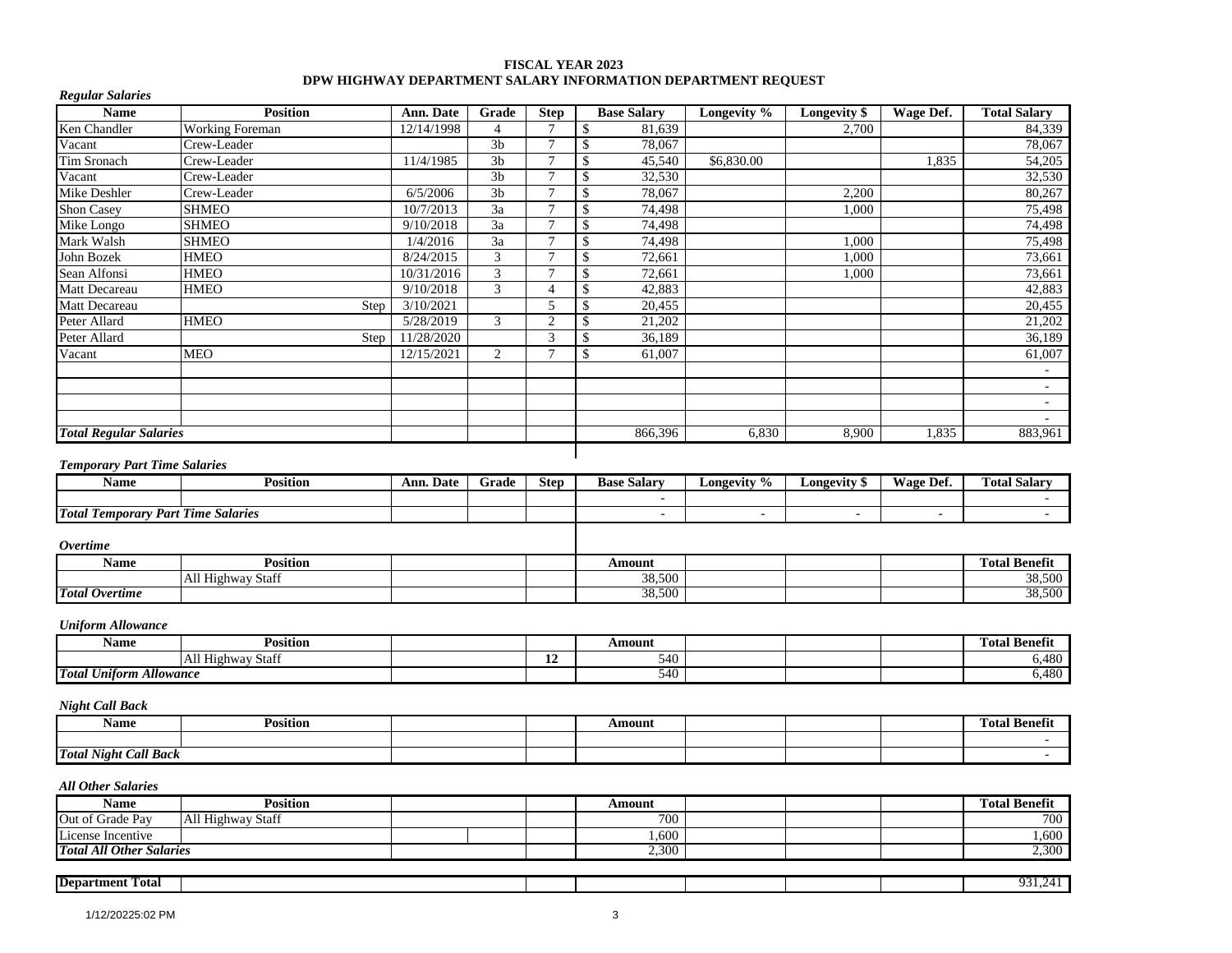| <b>Regular Salaries</b><br><b>Name</b>             | <b>Position</b>        | Ann. Date  | Grade          | <b>Step</b>    | <b>Base Salary</b>       | Longevity %    | <b>Longevity \$</b>      | Wage Def.                | <b>Total Salary</b>  |
|----------------------------------------------------|------------------------|------------|----------------|----------------|--------------------------|----------------|--------------------------|--------------------------|----------------------|
| Kevin Conlon                                       | <b>Working Foreman</b> | 10/29/1984 | $\overline{4}$ | $\tau$         | 79,843                   | 11,976         |                          | 3,214                    | 95,033               |
| Ken Chandler                                       | <b>Working Foreman</b> | 12/14/1998 | $\overline{4}$ | $\tau$         | 79,843                   |                | 2,600                    |                          | 82,443               |
| <b>Shon Cassey</b>                                 | Crew-Leader            | 10/7/2013  | 3 <sub>b</sub> | $\overline{7}$ | 76,349                   |                | 1,000                    |                          | 77,349               |
| Mike Deshler                                       | Crew-Leader            | 6/5/2006   | 3 <sub>b</sub> | $\overline{7}$ | 76,349                   |                | 2,100                    |                          | 78,449               |
| Nick Mudarrie                                      | <b>SHMEO</b>           | 2/27/2012  | $3a$           | $\tau$         | 72,858                   |                | 1,400                    |                          | 74,258               |
| Jason Truscello                                    | <b>SHMEO</b>           | 9/30/2013  | 3a             | $\overline{7}$ | 72,858                   |                | 1.000                    |                          | 73,858               |
| John Bozek                                         | <b>HMEO</b>            | 8/24/2015  | $\mathfrak{Z}$ | $\tau$         | 71,063                   |                | 1,000                    |                          | 72,063               |
| Sean Alfonsi                                       | <b>HMEO</b>            | 10/31/2016 | 3              | 6              | 23,038                   |                | 1,000                    |                          | 24,038               |
| Sean Alfonsi                                       | Step                   | 10/31/2020 |                | $\overline{7}$ | 47,103                   |                |                          |                          | 47,103               |
| Mark Walsh                                         | <b>SHMEO</b>           | 1/4/2016   | 3a             | 6              | 72,858                   |                | 1,000                    |                          | 73,858               |
| Mike Longo                                         | <b>HMEO</b>            | 9/10/2018  | 3              | 6              | 7,854                    |                |                          |                          | 7,854                |
| Mike Longo                                         | Step                   | 9/10/2020  |                | $\tau$         | 62,894                   |                |                          |                          | 62,894               |
| Matt Decareau                                      | <b>HMEO</b>            | 9/10/2018  | 3              | 3              | 39,566                   |                |                          |                          | 39,566               |
| Matt Decareau                                      | Step                   | 3/10/2021  |                | $\overline{4}$ | 18,873                   |                |                          |                          | 18,873               |
| Peter Allard                                       | <b>MEO</b>             | 5/28/2019  | $\overline{c}$ | 3              | 18,856                   |                |                          |                          | 18,856               |
| Peter Allard                                       | Step                   | 11/28/2020 |                | $\overline{4}$ | 31,495                   |                |                          |                          | 31,495               |
|                                                    |                        |            |                |                |                          |                |                          |                          | $\sim$               |
| <b>Total Regular Salaries</b>                      |                        |            |                |                | 851,700                  | 11,976         | 11,100                   | 3,214                    | 877,990              |
|                                                    |                        |            |                |                |                          |                |                          |                          |                      |
| <b>Temporary Part Time Salaries</b><br><b>Name</b> | <b>Position</b>        | Ann. Date  | Grade          | <b>Step</b>    | <b>Base Salary</b>       | Longevity %    | <b>Longevity</b> \$      | <b>Wage Def.</b>         | <b>Total Salary</b>  |
|                                                    |                        |            |                |                |                          |                |                          |                          |                      |
| <b>Total Temporary Part Time Salaries</b>          |                        |            |                |                | $\overline{\phantom{a}}$ | $\blacksquare$ | $\overline{\phantom{a}}$ | $\overline{\phantom{a}}$ |                      |
| <b>Overtime</b>                                    |                        |            |                |                |                          |                |                          |                          |                      |
| <b>Name</b>                                        | <b>Position</b>        |            |                |                | Amount                   |                |                          |                          | <b>Total Benefit</b> |
|                                                    | All Highway Staff      |            |                |                | 38,500                   |                |                          |                          | 38,500               |
| <b>Total Overtime</b>                              |                        |            |                |                | 38,500                   |                |                          |                          | 38,500               |
| <b>Uniform Allowance</b>                           |                        |            |                |                |                          |                |                          |                          |                      |
| <b>Name</b>                                        | <b>Position</b>        |            |                |                | Amount                   |                |                          |                          | <b>Total Benefit</b> |
|                                                    | All Highway Staff      |            |                |                | 6,480                    |                |                          |                          | 6,480                |
| <b>Total Uniform Allowance</b>                     |                        |            |                |                | 6,480                    |                |                          |                          | 6,480                |
| <b>Night Call Back</b>                             |                        |            |                |                |                          |                |                          |                          |                      |
| <b>Name</b>                                        | <b>Position</b>        |            |                |                | Amount                   |                |                          |                          | <b>Total Benefit</b> |
|                                                    |                        |            |                |                |                          |                |                          |                          |                      |
| <b>Total Night Call Back</b>                       |                        |            |                |                |                          |                |                          |                          |                      |
| <b>All Other Salaries</b>                          |                        |            |                |                |                          |                |                          |                          |                      |
| <b>Name</b>                                        | <b>Position</b>        |            |                |                | Amount                   |                |                          |                          | <b>Total Benefit</b> |
| Out of Grade Pay                                   | All Highway Staff      |            |                |                | 700                      |                |                          |                          | 700                  |

### **FISCAL YEAR 2022 DPW HIGHWAY DEPARTMENT SALARY INFORMATION**

| <b>Total All Other Salaries</b> |  | 200<br>-41<br>$\sim\!\!\sim\!$ |  | 2.300             |
|---------------------------------|--|--------------------------------|--|-------------------|
|                                 |  |                                |  |                   |
| <b>Department</b> '<br>Total    |  |                                |  | ስሳድ ሰማሰ<br>,,,,,, |
|                                 |  |                                |  |                   |

License Incentive  $\begin{vmatrix} 1 & 0 & 1 \\ 0 & 1 & 1 \end{vmatrix}$  and  $\begin{vmatrix} 1,600 & 1 \\ 0 & 1,600 \end{vmatrix}$  and  $\begin{vmatrix} 1,600 & 1 \\ 0,600 & 1 \end{vmatrix}$  and  $\begin{vmatrix} 1,600 & 1 \\ 0,600 & 1 \end{vmatrix}$  and  $\begin{vmatrix} 1,600 & 1 \\ 0,600 & 1 \end{vmatrix}$  and  $\begin{vmatrix} 1,600 &$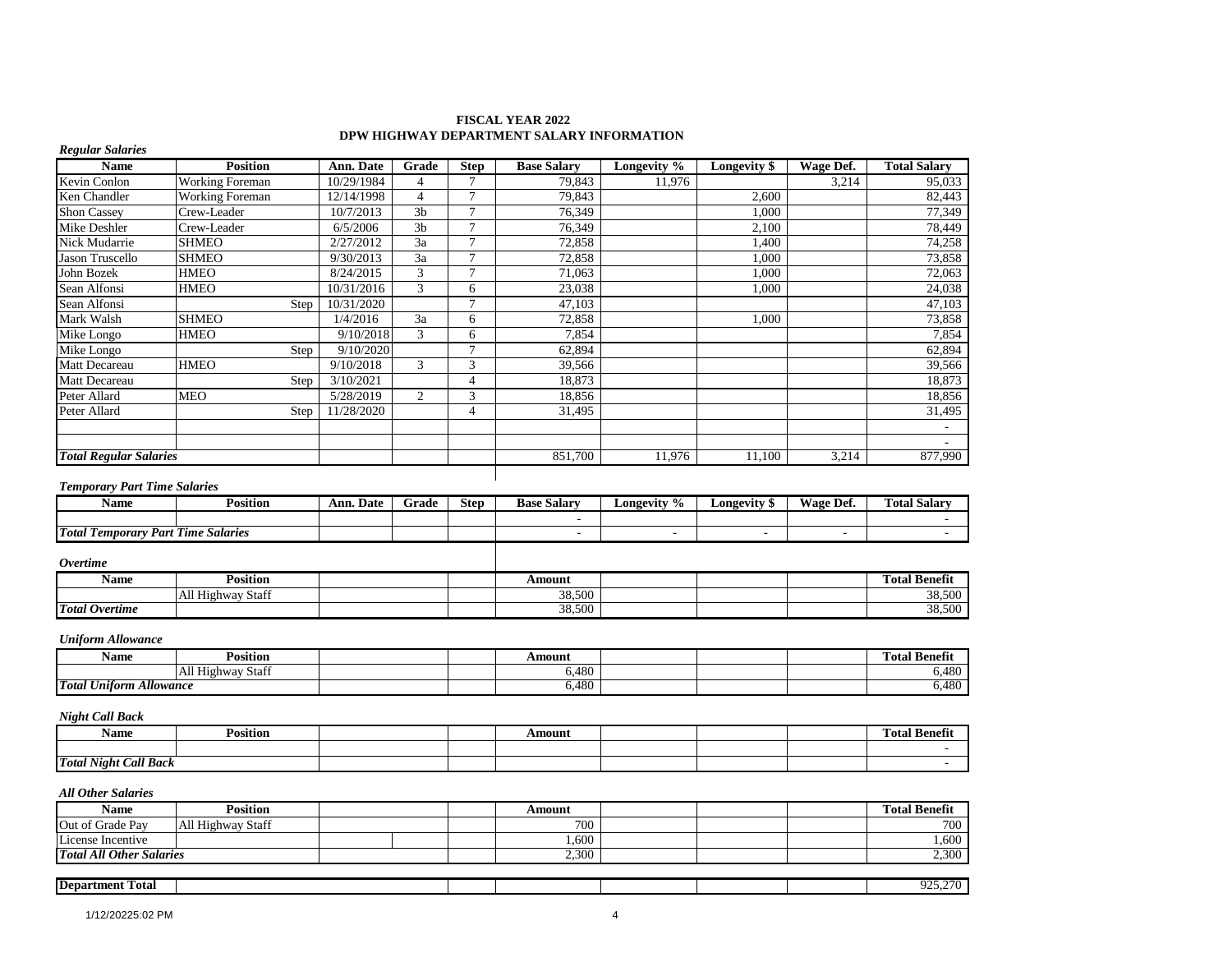| <b>FISCAL YEAR 2021</b>                   |  |
|-------------------------------------------|--|
| DPW HIGHWAY DEPARTMENT SALARY INFORMATION |  |

| <b>Name</b>                         | <b>Position</b>        | Ann. Date  | Grade          | <b>Step</b>    | <b>Base Salary</b> | Longevity % | Longevity \$        | Wage Def. | <b>Total Salary</b> |
|-------------------------------------|------------------------|------------|----------------|----------------|--------------------|-------------|---------------------|-----------|---------------------|
| Kevin Conlon                        | <b>Working Foreman</b> | 10/29/1984 | 4              | $\overline{7}$ | 78,086<br>\$       | 11,713      |                     | 3,143     | 92,942              |
| Ken Chandler                        | <b>Working Foreman</b> | 12/14/1998 | 4              | $\tau$         | 78,086<br>\$       |             | 2,500               |           | 80,586              |
| <b>Shon Cassey</b>                  | Crew-Leader            | 10/7/2013  | 3 <sub>b</sub> | $\overline{7}$ | \$<br>74.669       |             | 1.000               |           | 75,669              |
| Mike Deshler                        | Crew-Leader            | 6/5/2006   | 3 <sub>b</sub> | $\overline{7}$ | 74,669<br>\$       |             | 1,650               |           | 76,319              |
| Nick Mudarrie                       | <b>SHMEO</b>           | 2/27/2012  | 3a             | $\overline{7}$ | 71,256<br>\$       |             | 1,000               |           | 72,256              |
| Jason Truscello                     | <b>SHMEO</b>           | 9/30/2013  | 3a             | $\mathbf{r}$   | \$<br>71,256       |             | 1,000               |           | 72,256              |
| John Bozek                          | <b>HMEO</b>            | 8/24/2015  | 3              | 6              | 43,526             |             |                     |           | 43,526              |
| John Bozek                          | Step                   | 2/24/2021  |                | $\mathbf{r}$   | 24,232<br>\$       |             | 1,000               |           | 25,232              |
| Sean Alfonsi                        | <b>HMEO</b>            | 10/31/2016 | 3              | 5              | 30,677<br>ŗ.       |             |                     |           | 30,677              |
| Sean Alfonsi                        | Step                   | 10/31/2020 |                | 6              | \$<br>34,309       |             |                     |           | 34,309              |
| Mark Walsh                          | <b>SHMEO</b>           | 1/4/2016   | 3a             | 6              | 68,514<br>S        |             | 500                 |           | 69,014              |
| Mike Longo                          | <b>HMEO</b>            | 9/10/2018  | 3              | 5              | 7,247<br>\$        |             |                     |           | 7,247               |
| Mike Longo                          | Step                   | 9/10/2020  |                | 6              | 59,144<br>\$       |             |                     |           | 59,144              |
| <b>Matt Decareau</b>                | <b>HMEO</b>            | 9/10/2018  | $\mathfrak{Z}$ | $\overline{c}$ | \$.<br>36,503      |             |                     |           | 36,503              |
| Matt Decareau                       | Step                   | 3/10/2021  |                | 3              | 17,413             |             |                     |           | 17,413              |
| Peter Allard                        | <b>MEO</b>             | 5/28/2019  | 2              | $\overline{2}$ | 17,880             |             |                     |           | 17,880              |
| Peter Allard                        | Step                   | 11/28/2020 |                | 3              | 29,658<br>S        |             |                     |           | 29,658              |
|                                     |                        |            |                |                |                    |             |                     |           |                     |
|                                     |                        |            |                |                |                    |             |                     |           |                     |
| <b>Total Regular Salaries</b>       |                        |            |                |                | 817,125            | 11,713      | 8,650               | 3,143     | 840,631.00          |
| <b>Temporary Part Time Salaries</b> |                        |            |                |                |                    |             |                     |           |                     |
| <b>Name</b>                         | <b>Position</b>        | Ann. Date  | Grade          | <b>Step</b>    | <b>Base Salary</b> | Longevity % | <b>Longevity</b> \$ | Wage Def. | <b>Total Salary</b> |
|                                     |                        |            |                |                |                    |             |                     |           |                     |

| - -<br>Name                                        | .<br><b>∪</b> osition   | $\overline{\phantom{a}}$<br>Date<br>Ann. | Grade | <b>Step</b> | <b>Base</b><br>Salary | Longevity % | Longevity | $\overline{\phantom{a}}$<br><b>TIT</b><br>Vage Def. | m<br><b>Total Salary</b> |
|----------------------------------------------------|-------------------------|------------------------------------------|-------|-------------|-----------------------|-------------|-----------|-----------------------------------------------------|--------------------------|
|                                                    |                         |                                          |       |             |                       |             |           |                                                     |                          |
| <b>Total</b><br>$\mathbf{r}$<br>Part<br>1 emporary | <b>Salaries</b><br>Time |                                          |       |             |                       |             |           |                                                     |                          |
|                                                    |                         |                                          |       |             |                       |             |           |                                                     |                          |

#### *Overtime*

*Regular Salaries*

| Name                  | .<br><b>Position</b>                                            |  | Amount           |  | --<br>$\sim$<br>$\sim$<br>Total<br>- Benefît |
|-----------------------|-----------------------------------------------------------------|--|------------------|--|----------------------------------------------|
|                       | $\sim$<br>TAll H <sup>:</sup><br>$\sim$<br>' Staff<br>. Highway |  | 38.500<br>38,500 |  | 20.500<br>38,300                             |
| <b>Total Overtime</b> |                                                                 |  | 38,500           |  | 500<br>$\Omega$<br>38,300                    |

### *Uniform Allowance*

| Name                                            | Position             |  | Amount |  | m.<br><b>Total Benefit</b> |
|-------------------------------------------------|----------------------|--|--------|--|----------------------------|
|                                                 | All Highwa<br>-Stafi |  | 6.480  |  | 100<br>0.40U               |
| <b>Total Uniform</b><br><i><b>Allowance</b></i> |                      |  | 6.480  |  | 100<br>0.40U               |

#### *Night Call Back*

| Name                         | Position |  | Amount |  | l'ota<br>Benefit |
|------------------------------|----------|--|--------|--|------------------|
|                              |          |  |        |  |                  |
| <b>Total Night Call Back</b> |          |  |        |  |                  |

#### *All Other Salaries*

| <b>Name</b>                     | <b>Position</b>          |  | Amount |  | <b>Total Benefit</b> |
|---------------------------------|--------------------------|--|--------|--|----------------------|
| Out of Grade Pay                | <b>All Highway Staff</b> |  | 700    |  | 700                  |
| License Incentive               |                          |  | 100    |  | 100                  |
| <b>Total All Other Salaries</b> |                          |  | 800    |  | 800                  |
|                                 |                          |  |        |  |                      |
| <b>Department Total</b>         |                          |  |        |  | 886,411              |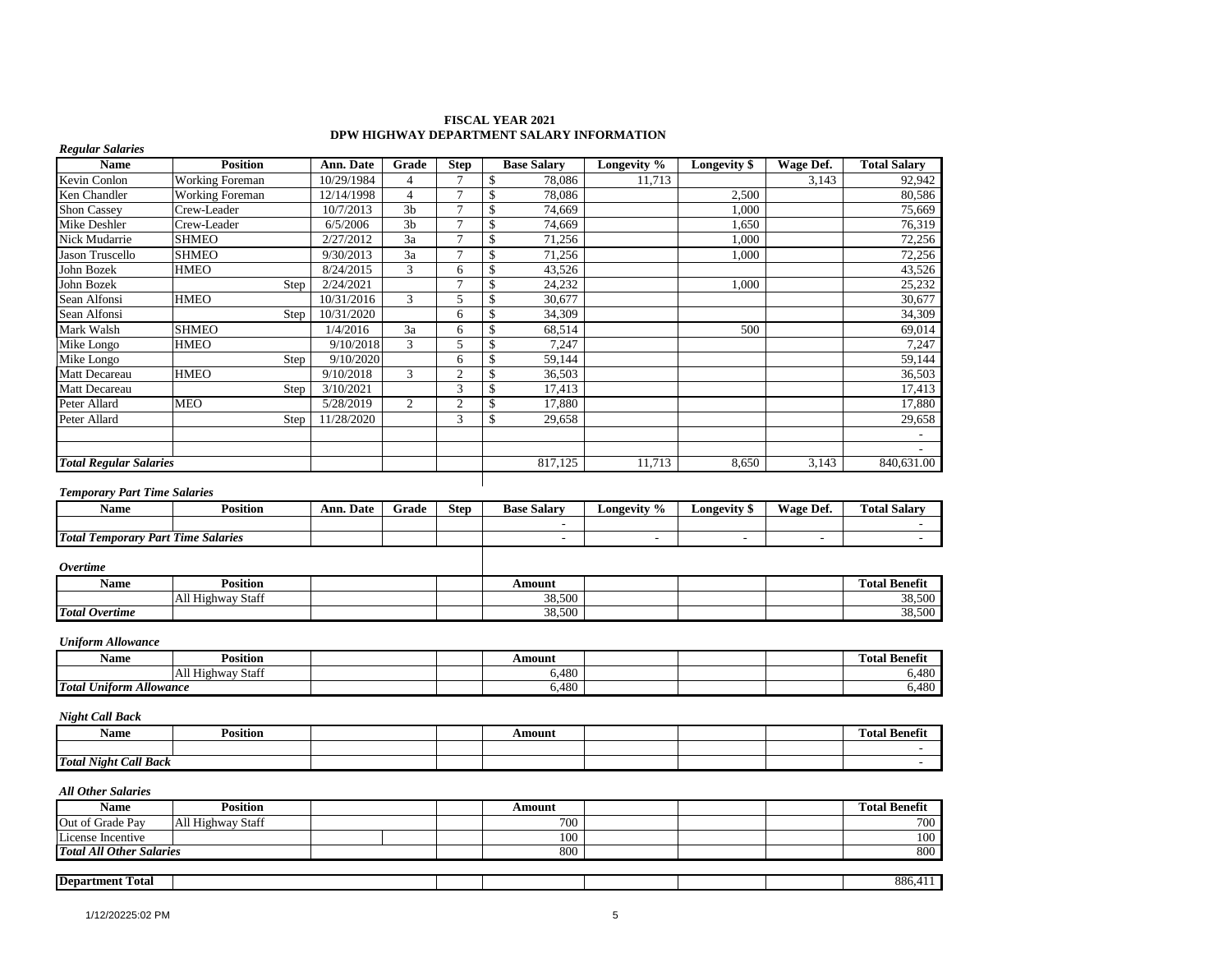### **DPW HIGHWAY OPERATING**

*5240 Repairs and Maintenance*

| FY2019                                                                                                                                                       | FY2019          | FY2020          | FY2020          | FY2021                                                                                        | FY2021          | FY2022          | <b>FY2023</b>   | <b>FY2023</b> |
|--------------------------------------------------------------------------------------------------------------------------------------------------------------|-----------------|-----------------|-----------------|-----------------------------------------------------------------------------------------------|-----------------|-----------------|-----------------|---------------|
| <b>BUDGETED</b>                                                                                                                                              | <b>EXPENDED</b> | <b>BUDGETED</b> | <b>EXPENDED</b> | <b>BUDGETED</b>                                                                               | <b>EXPENDED</b> | <b>BUDGETED</b> | <b>DEPT REO</b> | <b>TM REC</b> |
| 5.167                                                                                                                                                        | 5.167           | 10.515          | 10.514          | 11.963                                                                                        | 11.962          | 8,000           | 8.000           | 8,000         |
| lumber, and small tools; small repairs by 3rd party; Loam/earth materials; parts and small tools<br>Repairs to adjacent private property adjacent to roadway |                 |                 |                 | Various hardware supplies and building materials, from locks to paint; fence and wall repairs |                 |                 | 8,000           | 8,000         |

*Total 5240 Repairs and Maintenance:* 8,000 8,000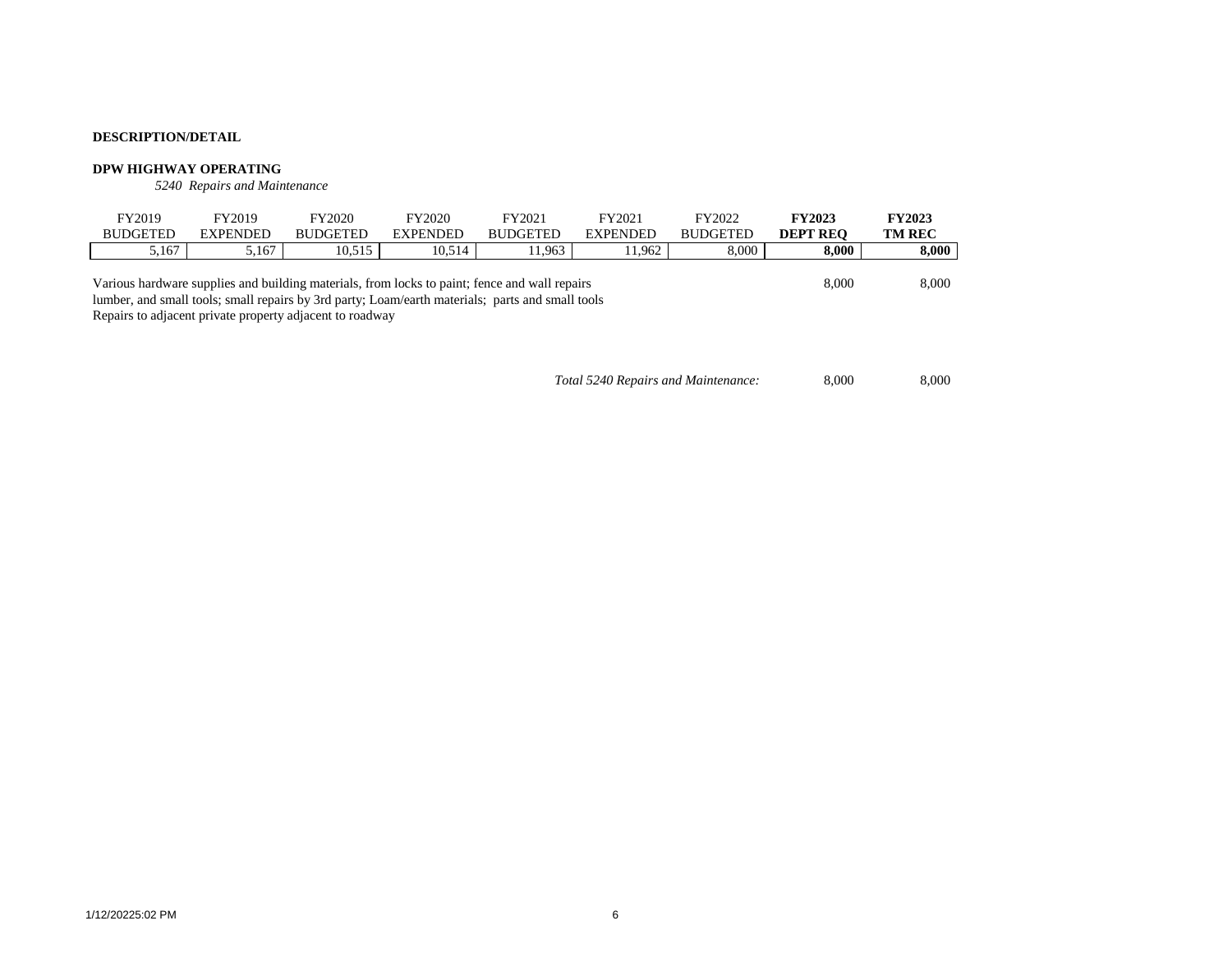# **DPW HIGHWAY EXPENSES**

*5241 Road Resurfacing*

| FY2019                                                                                                    | FY2019                                                                                        | FY2020          | FY2020          | FY2021          | FY2021          | FY2022          | <b>FY2023</b>   | <b>FY2023</b> |
|-----------------------------------------------------------------------------------------------------------|-----------------------------------------------------------------------------------------------|-----------------|-----------------|-----------------|-----------------|-----------------|-----------------|---------------|
| <b>BUDGETED</b>                                                                                           | <b>EXPENDED</b>                                                                               | <b>BUDGETED</b> | <b>EXPENDED</b> | <b>BUDGETED</b> | <b>EXPENDED</b> | <b>BUDGETED</b> | <b>DEPT REO</b> | <b>TM REC</b> |
| 31,481                                                                                                    | 31,474                                                                                        | 117,354         | 117,350         | 117,536         | 117,457         | 101,200         | 106,400         | 106,400       |
| potholes, berm, shoulder and sidewalk repair; addressing driveway apron complaints,                       | Asphalt materials to improve road conditions by in-house crews and contractors                |                 |                 |                 |                 |                 | 48,400          | 48,400        |
| Mill and Fill large areas of failed roadway and trenches                                                  | 42,500                                                                                        | 42,500          |                 |                 |                 |                 |                 |               |
| Chemical Release and Emulsion spray for surfaces such as truck beds and shovels so asphalt does not stick | 3.500                                                                                         | 3,500           |                 |                 |                 |                 |                 |               |
| Police Details associated with road repairs                                                               |                                                                                               |                 |                 |                 |                 |                 | 7.000           | 7,000         |
|                                                                                                           | Contracted Services to crackseal manholes after repairs are made due to asphalt deterioration |                 |                 |                 |                 |                 |                 |               |
| Total 5241 Road Resurfacing:                                                                              |                                                                                               |                 |                 |                 |                 |                 | 106,400         | 106,400       |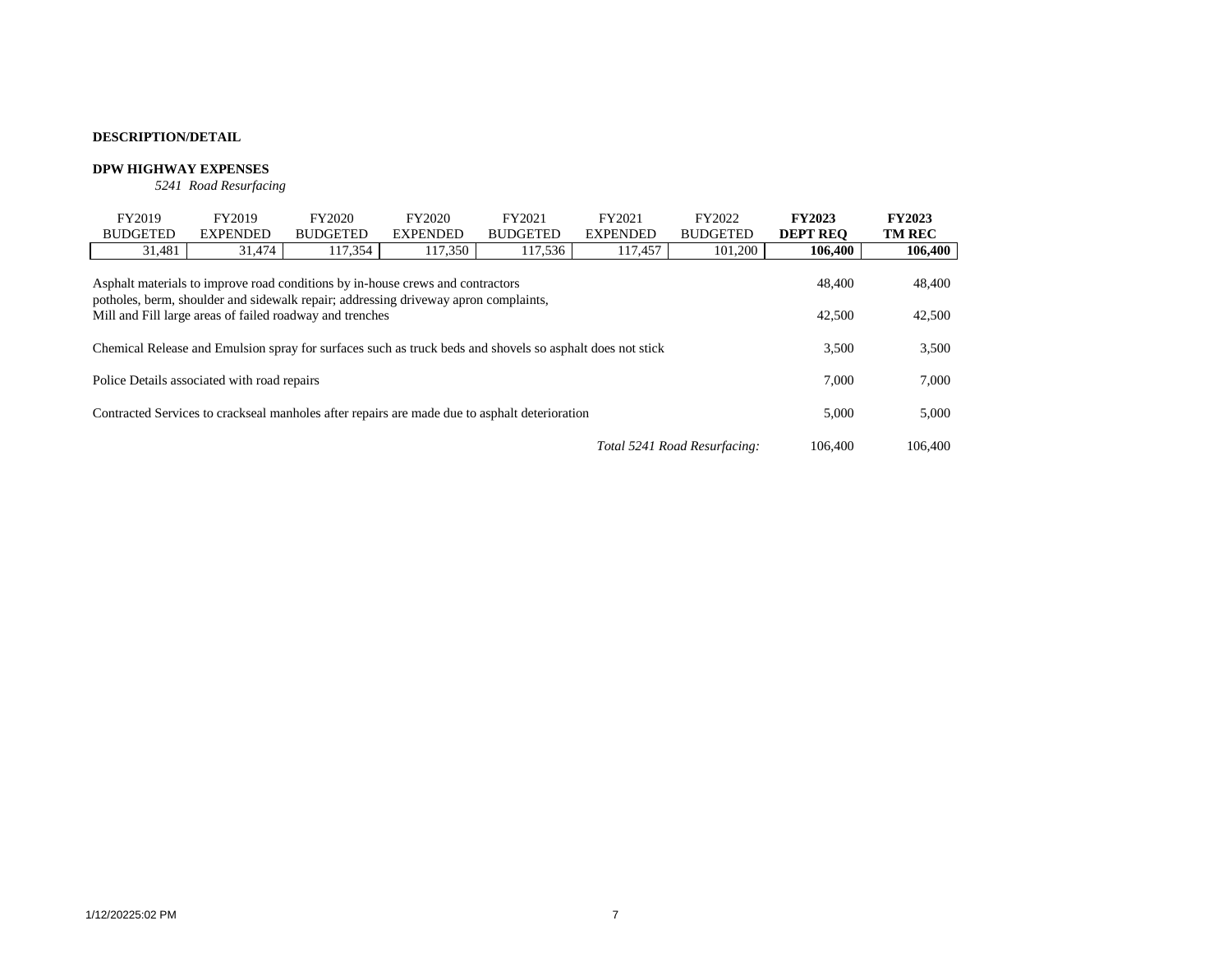### **DPW HIGHWAY OPERATING**

*5243 Storm Water Drainage Maint*

| FY2019                                                                                                                                       | FY2019                                                                                                                                                                                                                                                                                                                                                                                                                 | FY2020          | FY2020          | FY2021          | FY2021                                  | FY2022          | <b>FY2023</b>   | <b>FY2023</b> |  |  |  |  |
|----------------------------------------------------------------------------------------------------------------------------------------------|------------------------------------------------------------------------------------------------------------------------------------------------------------------------------------------------------------------------------------------------------------------------------------------------------------------------------------------------------------------------------------------------------------------------|-----------------|-----------------|-----------------|-----------------------------------------|-----------------|-----------------|---------------|--|--|--|--|
| <b>BUDGETED</b>                                                                                                                              | <b>EXPENDED</b>                                                                                                                                                                                                                                                                                                                                                                                                        | <b>BUDGETED</b> | <b>EXPENDED</b> | <b>BUDGETED</b> | <b>EXPENDED</b>                         | <b>BUDGETED</b> | <b>DEPT REO</b> | <b>TM REC</b> |  |  |  |  |
| 308,548                                                                                                                                      | 308,548                                                                                                                                                                                                                                                                                                                                                                                                                | 338,185         | 338,184         | 159,861         | 159,857                                 | 107,120         | 110,440         | 110,440       |  |  |  |  |
|                                                                                                                                              | 32,540<br>Grates, covers, barrel block and brick, base plates and precast basins/mortar, construction materials,<br>32,540<br>for inhouse drainage projects; repair of existing basins and drains or the construction of new drains<br>and leaching beds thru in-house crews; Small contingency for time and and equipment<br>for contracted culvert/drain Repair; includes asphalt patch and Police Details<br>72,300 |                 |                 |                 |                                         |                 |                 |               |  |  |  |  |
| Clean Catch basins (3,450) in compliance with DEP Guidelines<br>72,300<br>Cleaning cost (only) per basin based on executed contract PW-20-13 |                                                                                                                                                                                                                                                                                                                                                                                                                        |                 |                 |                 |                                         |                 |                 |               |  |  |  |  |
| 5,600<br>Police Detail associated with contract catch basin cleaning                                                                         |                                                                                                                                                                                                                                                                                                                                                                                                                        |                 |                 |                 |                                         |                 |                 |               |  |  |  |  |
|                                                                                                                                              |                                                                                                                                                                                                                                                                                                                                                                                                                        |                 |                 |                 | Total 5243 Storm Water Drainage Maint.: |                 | 110.440         | 110,440       |  |  |  |  |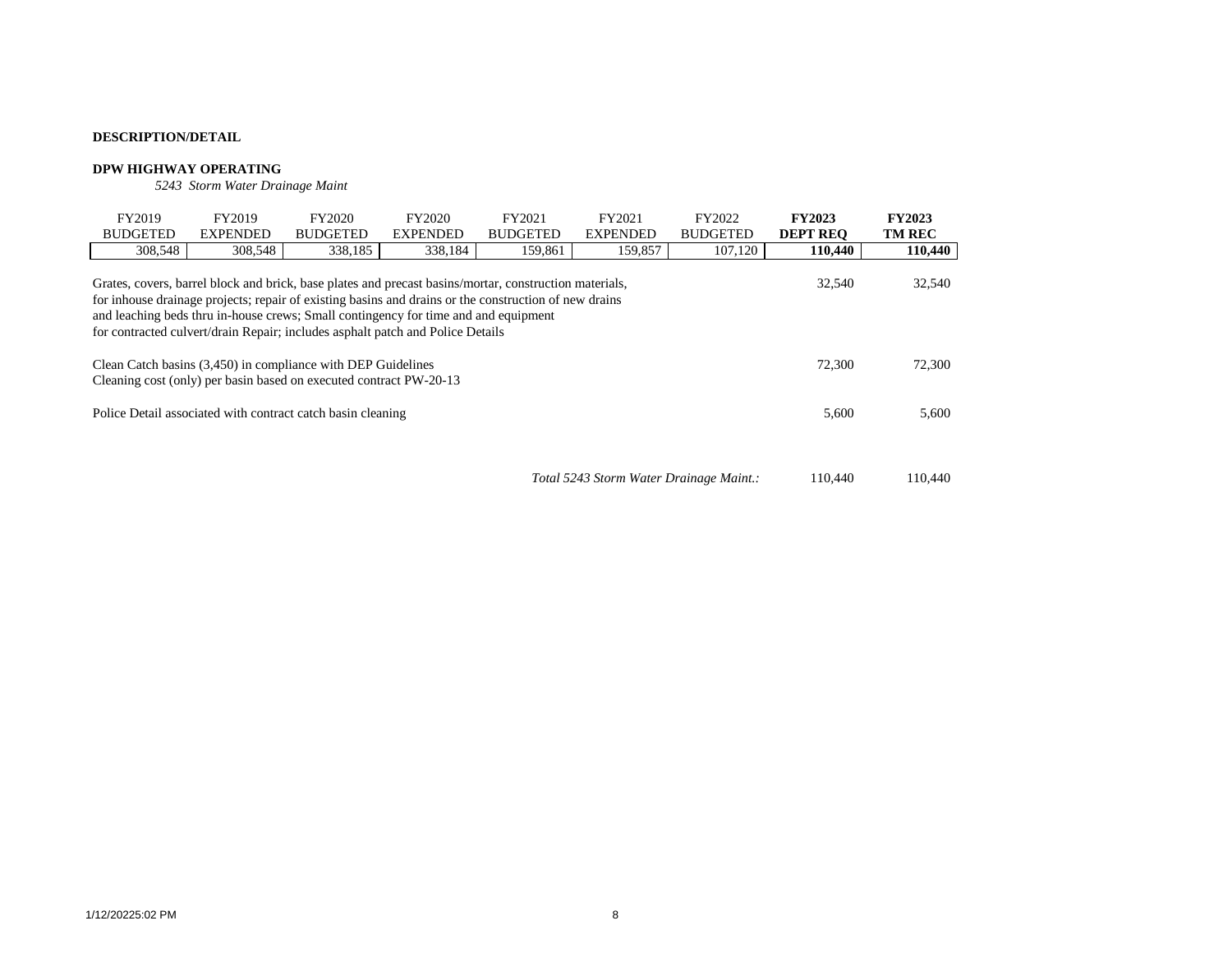#### **DPW HIGHWAY OPERATING**

*5270 Leases and Contract Services*

| FY2019                                                                                                                                                                                                                                                                                       | FY2019          | FY2020          | FY2020          | FY2021          | FY2021          | FY2022          | <b>FY2023</b>                       | <b>FY2023</b>                       |
|----------------------------------------------------------------------------------------------------------------------------------------------------------------------------------------------------------------------------------------------------------------------------------------------|-----------------|-----------------|-----------------|-----------------|-----------------|-----------------|-------------------------------------|-------------------------------------|
| <b>BUDGETED</b>                                                                                                                                                                                                                                                                              | <b>EXPENDED</b> | <b>BUDGETED</b> | <b>EXPENDED</b> | <b>BUDGETED</b> | <b>EXPENDED</b> | <b>BUDGETED</b> | <b>DEPT REO</b>                     | <b>TM REC</b>                       |
| 106,265                                                                                                                                                                                                                                                                                      | 106.222         | 125,355         | 125,354         | 104,004         | 103,988         | 79,510          | 101,260                             | 101,260                             |
| Center and gutter line painting: Contract PW-20-15<br>330,000 linear feet of double yellow centerline @ \$0.13/ft<br>440,000 linear feet of single white edge at \$0.065/linear foot<br>Miscellaneous Railroad crossing/stop/arrow turn markings painted<br>Police Details for painting work |                 |                 |                 |                 |                 |                 | 42,900<br>28,600<br>24,000<br>5.760 | 42,900<br>28,600<br>24,000<br>5,760 |
| Contract PW-20-14 Street Sweeping to assist Spring NPDES Permit Clean-Up                                                                                                                                                                                                                     |                 |                 |                 |                 |                 |                 |                                     |                                     |

| Total 5270 Leases and Contracts: | 101.260 | 101.260 |
|----------------------------------|---------|---------|
|----------------------------------|---------|---------|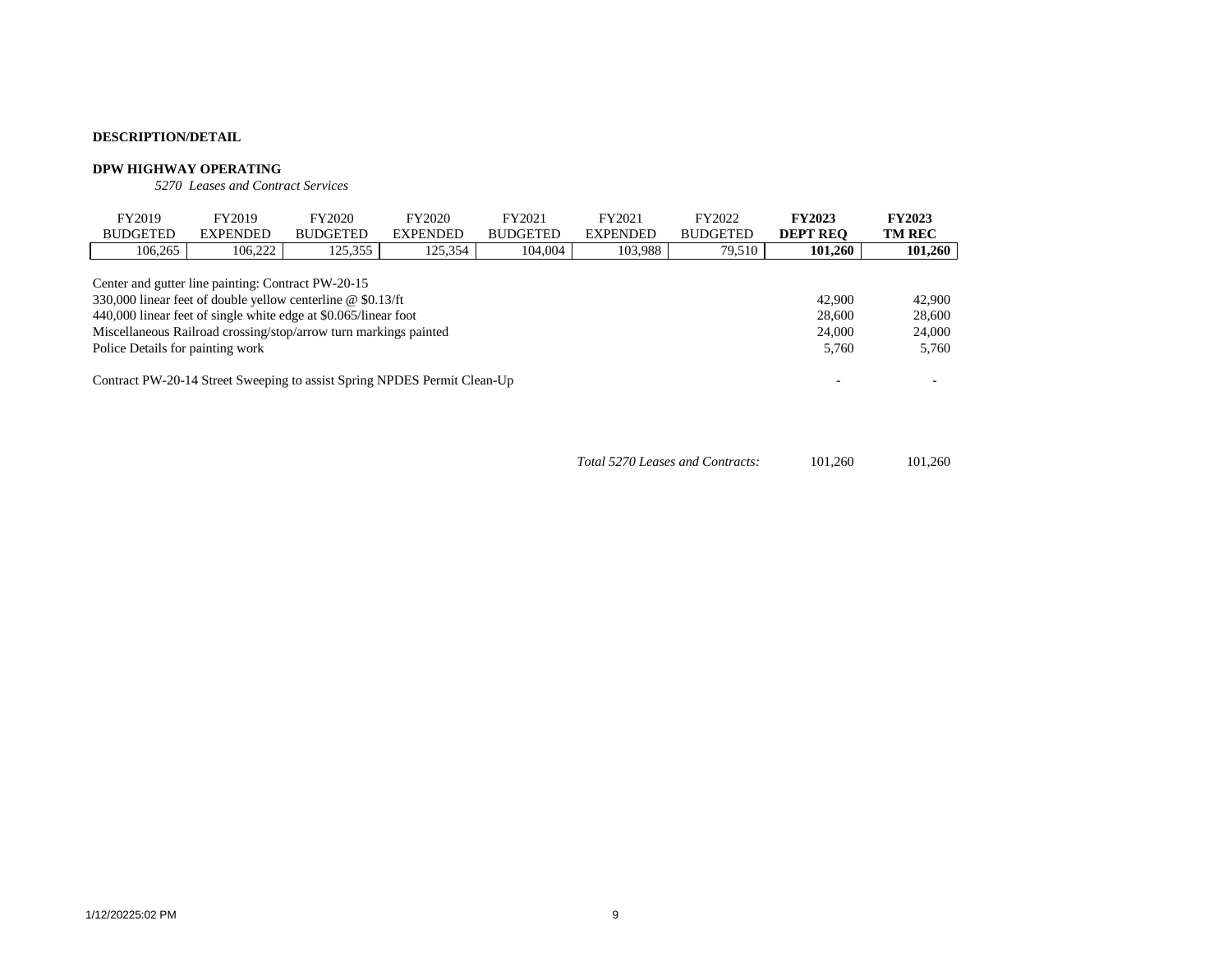#### **DPW HIGHWAY OPERATING**

*5423 All Other Supplies and Expenses*

| FY2019                                                                                                                                                                                                                                                                                             | FY2019          | FY2020          | FY2020          | FY2021          | FY2021          | FY2022          | <b>FY2023</b>   | <b>FY2023</b> |  |  |  |
|----------------------------------------------------------------------------------------------------------------------------------------------------------------------------------------------------------------------------------------------------------------------------------------------------|-----------------|-----------------|-----------------|-----------------|-----------------|-----------------|-----------------|---------------|--|--|--|
| <b>BUDGETED</b>                                                                                                                                                                                                                                                                                    | <b>EXPENDED</b> | <b>BUDGETED</b> | <b>EXPENDED</b> | <b>BUDGETED</b> | <b>EXPENDED</b> | <b>BUDGETED</b> | <b>DEPT REO</b> | <b>TM REC</b> |  |  |  |
| 27,835                                                                                                                                                                                                                                                                                             | 27,834          | 23,686          | 23,685          | 28,532          | 28,514          | 21,280          | 21.400          | 21,400        |  |  |  |
| 18,280<br>18.280<br>Work Zone signs, cones, barrels and horses, small hand tools<br>industrial supplies; equipment rentals; chemicals<br>welding services, dig safe system, brooms for sweeper etc.<br>Modification and repair of equipment; crane inspection and purchase of hand and power tools |                 |                 |                 |                 |                 |                 |                 |               |  |  |  |
| Personal Protective Equipment Safety gear and supplies (12 staff x 200)                                                                                                                                                                                                                            |                 |                 |                 |                 |                 |                 | 2.400           | 2,400         |  |  |  |
| DOT Medical Exams (6 x 120)                                                                                                                                                                                                                                                                        |                 |                 |                 |                 |                 |                 |                 | 720           |  |  |  |
| Total 5420 All Other Office Supplies and Expenses:                                                                                                                                                                                                                                                 |                 |                 |                 |                 |                 |                 |                 | 21,400        |  |  |  |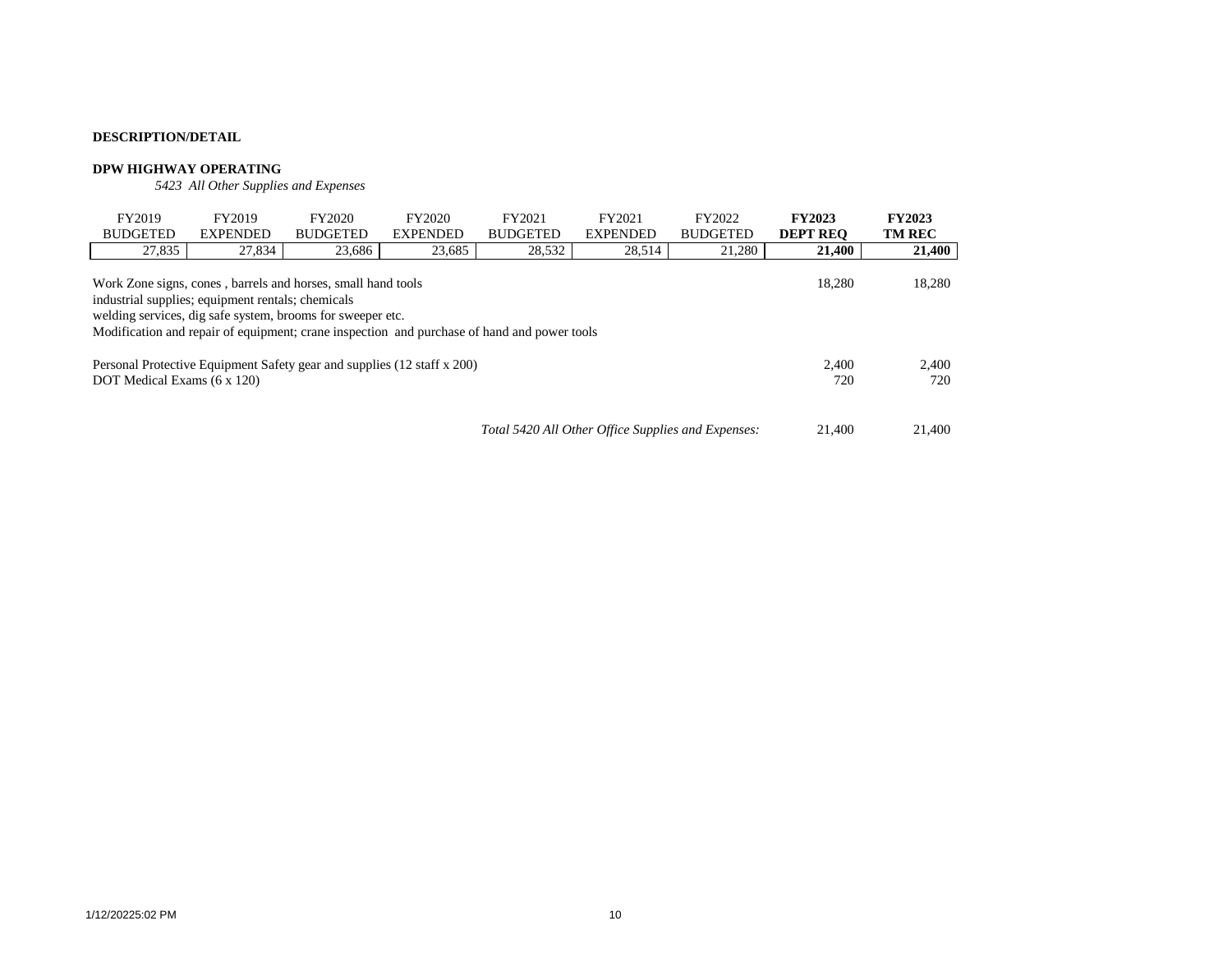# **DPW HIGHWAY OPERATING**

*5433 Traffic Controls*

| FY2019                                                                                                                                                                                                                                                                                                 | FY2019                                                     | FY2020          | FY2020          | FY2021          | FY2021          | FY2022          | <b>FY2023</b>   | <b>FY2023</b> |  |  |
|--------------------------------------------------------------------------------------------------------------------------------------------------------------------------------------------------------------------------------------------------------------------------------------------------------|------------------------------------------------------------|-----------------|-----------------|-----------------|-----------------|-----------------|-----------------|---------------|--|--|
| <b>BUDGETED</b>                                                                                                                                                                                                                                                                                        | <b>EXPENDED</b>                                            | <b>BUDGETED</b> | <b>EXPENDED</b> | <b>BUDGETED</b> | <b>EXPENDED</b> | <b>BUDGETED</b> | <b>DEPT REO</b> | <b>TM REC</b> |  |  |
| 38,191                                                                                                                                                                                                                                                                                                 | 38,191                                                     | 32,391          | 32,391          | 114,712         | 34,050          | 26,500          | 26,500          | 26,500        |  |  |
| Repair and replace informative signs, posts, brackets, reflective devices<br>14,500<br>which are driven by requests, vehicle damage and Federal Highway compliance with MUTCD<br>standards; Federal Highway Admin changed retro reflectivity standards in 2013;<br>and any Police Details as necessary |                                                            |                 |                 |                 |                 |                 |                 |               |  |  |
| Repair and maintain (15) traffic signals and (5) school Zones<br>maintain aging infrastructure and increase in costs to address repairs                                                                                                                                                                | 12.000                                                     | 12,000          |                 |                 |                 |                 |                 |               |  |  |
|                                                                                                                                                                                                                                                                                                        | Maintain traffic control box at Raytheon for Police Detail |                 |                 |                 |                 |                 |                 |               |  |  |

*Total 5701 Traffic Controls:* 26,500 26,500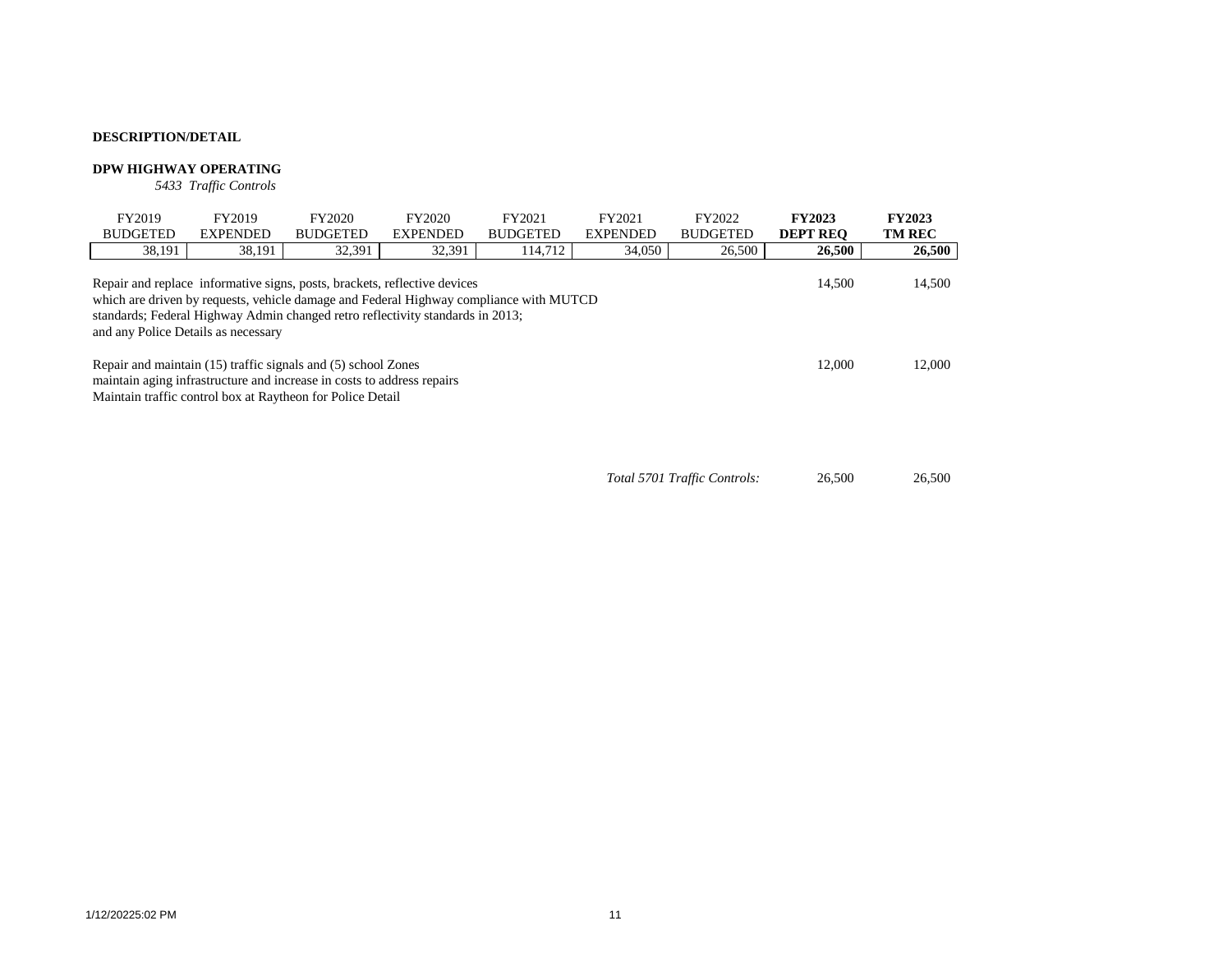### **DPW HIGHWAY OPERATING**

*5703 Dues and Memberships*

| FY2019                                              | FY2019          | FY2020          | FY2020          | FY2021          | FY2021          | FY2022          | <b>FY2023</b>   | <b>FY2023</b> |
|-----------------------------------------------------|-----------------|-----------------|-----------------|-----------------|-----------------|-----------------|-----------------|---------------|
| <b>BUDGETED</b>                                     | <b>EXPENDED</b> | <b>BUDGETED</b> | <b>EXPENDED</b> | <b>BUDGETED</b> | <b>EXPENDED</b> | <b>BUDGETED</b> | <b>DEPT REO</b> | <b>TM REC</b> |
| 150                                                 | 150             | 594             | 125             | 600             | 600             | 600             | 600             | 600           |
| MA Highway/Essex Highway Association (4) Membership |                 |                 |                 |                 |                 |                 | 600             | 600           |

*Total 5703 Dues and Memberships:* 600 600 600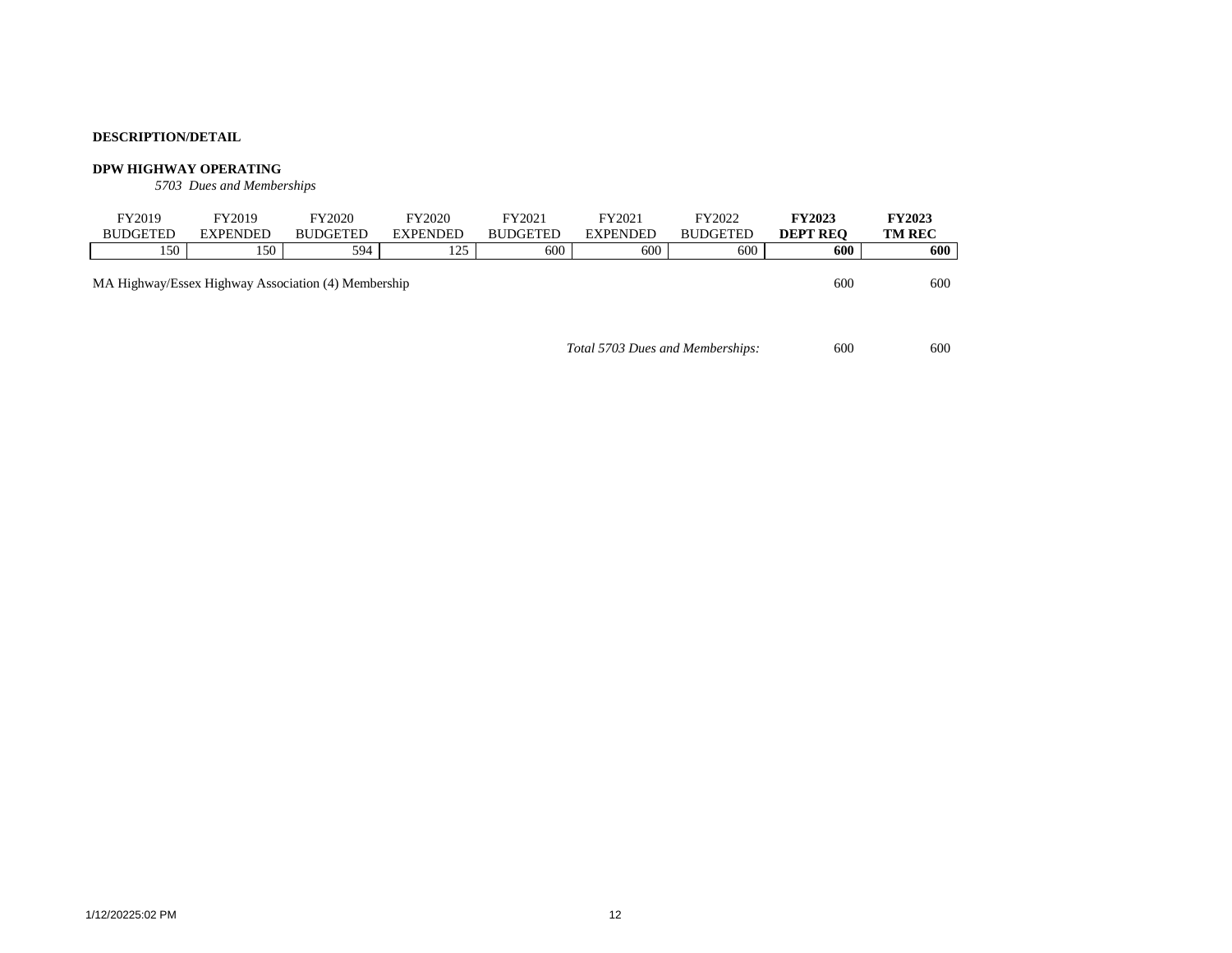# **DPW HIGHWAY OPERATING**

*5790 Staff Development*

| FY2019<br><b>BUDGETED</b>                                                                                                                                                                                                                                                                                                                    | FY2019<br><b>EXPENDED</b>              | FY2020<br><b>BUDGETED</b> | FY2020<br><b>EXPENDED</b> | FY2021<br><b>BUDGETED</b> | FY2021<br><b>EXPENDED</b> | FY2022<br><b>BUDGETED</b> | <b>FY2023</b><br><b>DEPT REO</b> | <b>FY2023</b><br><b>TM REC</b> |  |  |
|----------------------------------------------------------------------------------------------------------------------------------------------------------------------------------------------------------------------------------------------------------------------------------------------------------------------------------------------|----------------------------------------|---------------------------|---------------------------|---------------------------|---------------------------|---------------------------|----------------------------------|--------------------------------|--|--|
| 2,650                                                                                                                                                                                                                                                                                                                                        | 2,650                                  | 6.175                     | 6,173                     | 9.800                     | 9,797                     | 5,700                     | 6.465                            | 6,465                          |  |  |
| Highway Staff to attend Baystate Roads program and other educational opportunities<br>5.000<br>New staff require baseline compulsory training in subject matters including: Work zone Safety,<br>First Aid/CPR, Electrical Hazard Awareness, Chainsaw safety, Confined Space, Trench Safety<br>the Dept. has begun to train staff in OSHA-10 |                                        |                           |                           |                           |                           |                           |                                  |                                |  |  |
|                                                                                                                                                                                                                                                                                                                                              | Hoisting Engineer's License CEU's      |                           |                           |                           |                           |                           | 1.000                            | 1,000                          |  |  |
|                                                                                                                                                                                                                                                                                                                                              | Hoisting License Renewal reimbursement |                           |                           |                           |                           |                           | 240                              | 240                            |  |  |
| CDL License reimbursement                                                                                                                                                                                                                                                                                                                    |                                        |                           |                           |                           |                           |                           |                                  | 225                            |  |  |
|                                                                                                                                                                                                                                                                                                                                              | 6.465                                  | 6,465                     |                           |                           |                           |                           |                                  |                                |  |  |